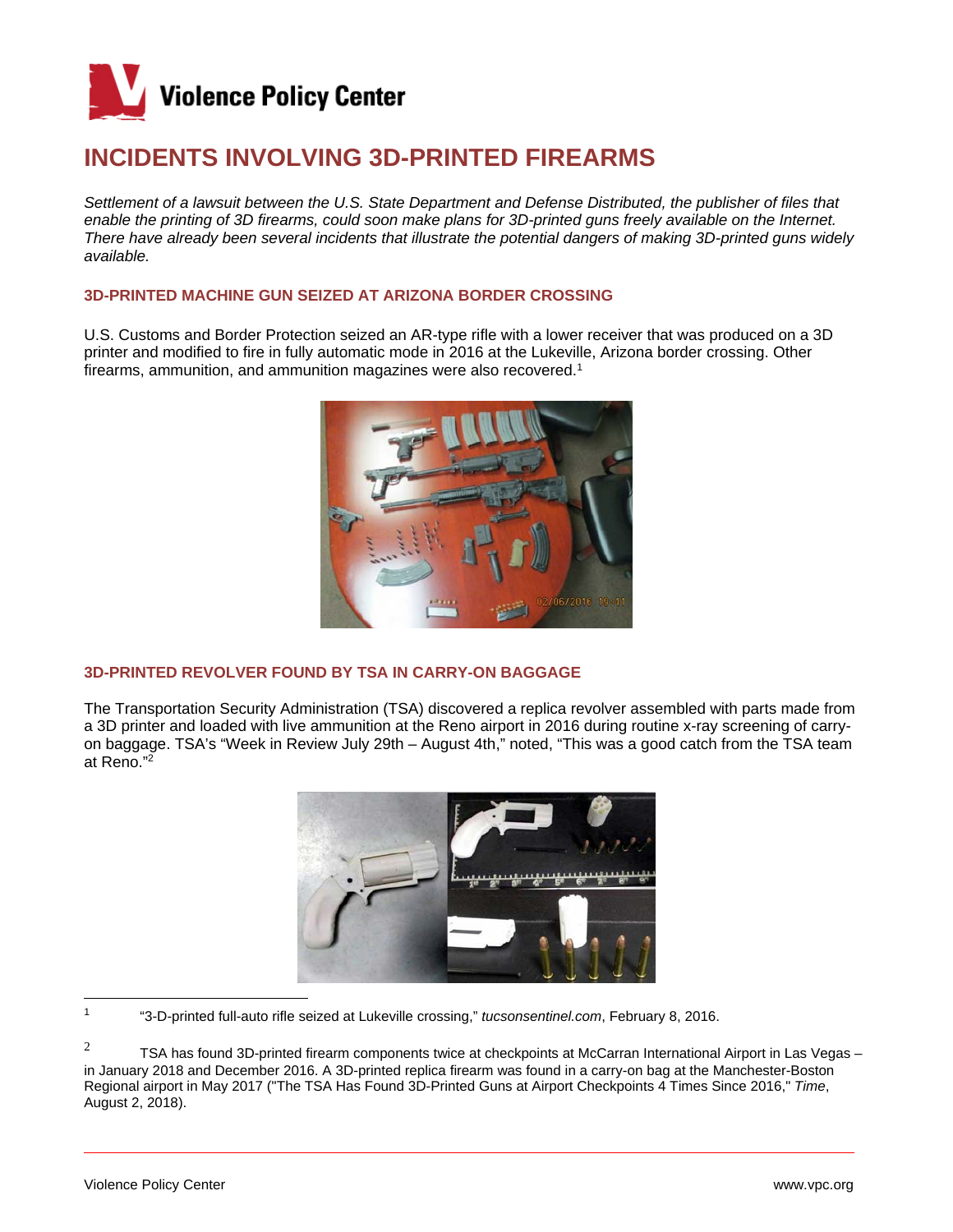## **AR-15 ASSAULT RIFLE MADE WITH 3D-PRINTED RECEIVER FOUND WITH CACHE OF ILLEGAL FIREARMS**

In 2015, two Oregon residents with felony records were charged with illegally possessing firearms, including an AR-15 assault rifle that incorporated a 3D-printed lower receiver. The rifle also lacked a serial number.<sup>3</sup>



## **THREE "FULLY FUNCTIONAL" 3D-PRINTED GUNS SEIZED BY AUSTRALIAN POLICE**

Australian police seized three fully functional 3D-printed handguns in a raid in July 2018 where weapon parts, a "knuckle duster," fake licenses, and drugs were also found.<sup>4</sup>



<sup>3</sup> "Seized assault rifle presumed to be made with 3D printer," *Herald and News*, June 28, 2015.

<sup>4</sup> "3D-printed guns in Qld house looked real," *Australian Associated Press*, July 18, 2018.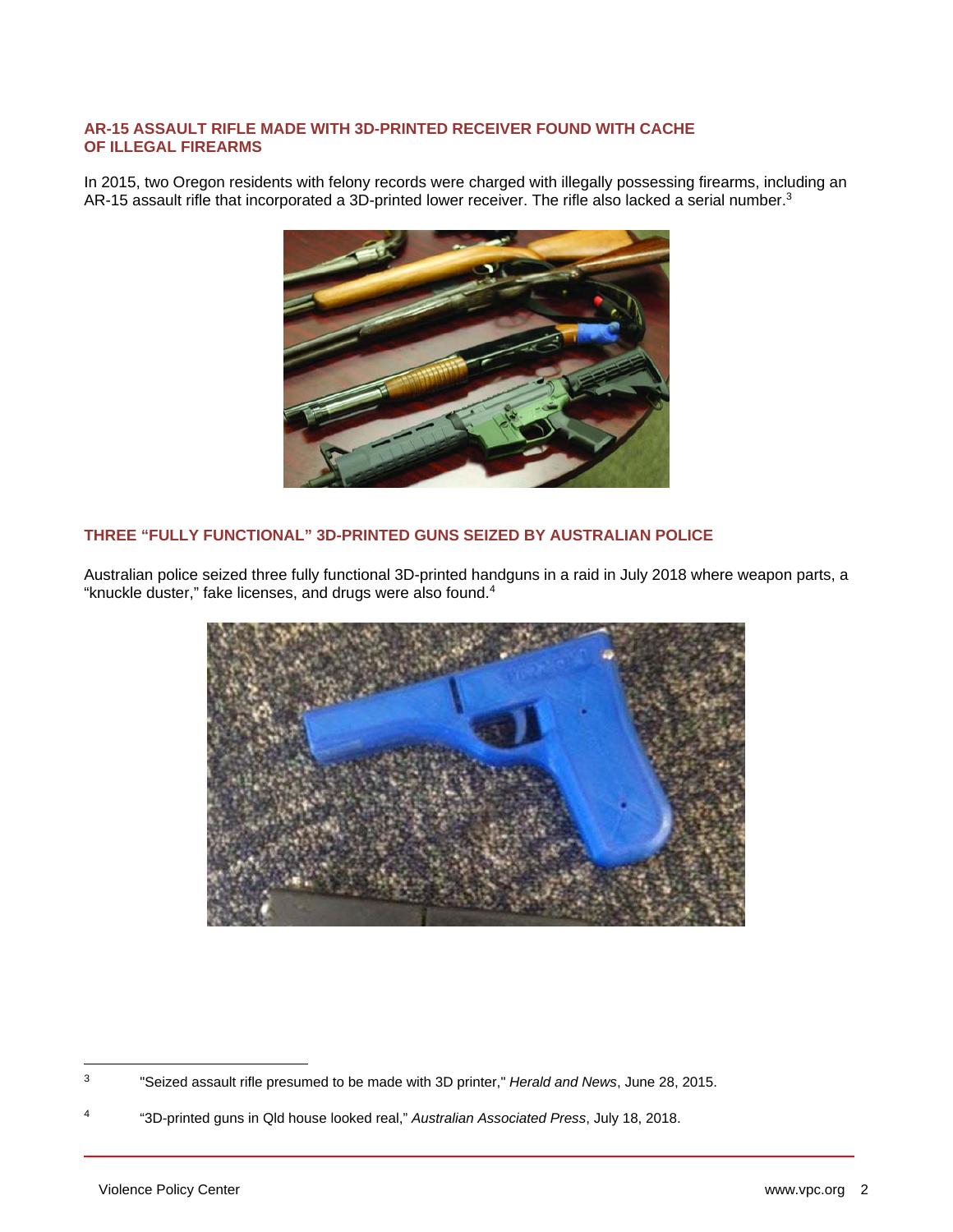#### **FIREARMS MADE WITH 3-D PRINTED COMPONENTS SEIZED IN SWEDEN**

In 2017, Swedish authorities seized two guns partially constructed with parts made on a 3D printer. The upper and lower receivers and the outer barrel assembly were made with a 3D printer. Other components were conventionally manufactured. The guns were examined by the Swedish National Forensic Center (NFC) and determined to be functional.<sup>5</sup>



## **AUSTRALIAN AUTHORITIES SEIZE MACHINE GUNS MADE WITH 3D-PRINTED PARTS**

In November 2016, Australian police found a sophisticated firearms production facility using 3D printers and computers to manufacture machine guns. Four machine guns and other weapons and drugs were seized. Police said the raid on the facility closed down a drug and weapons trafficking network working across the Gold Coast of Australia.6



<sup>5</sup> "Firearms using 3D-printed components seized in Sweden," *Armament Research Services*, May 19, 2017.

<sup>6 &</sup>quot;Gold Coast drug raids uncover 3D-printed submachine guns," *The Guardian*, November 23, 2016.